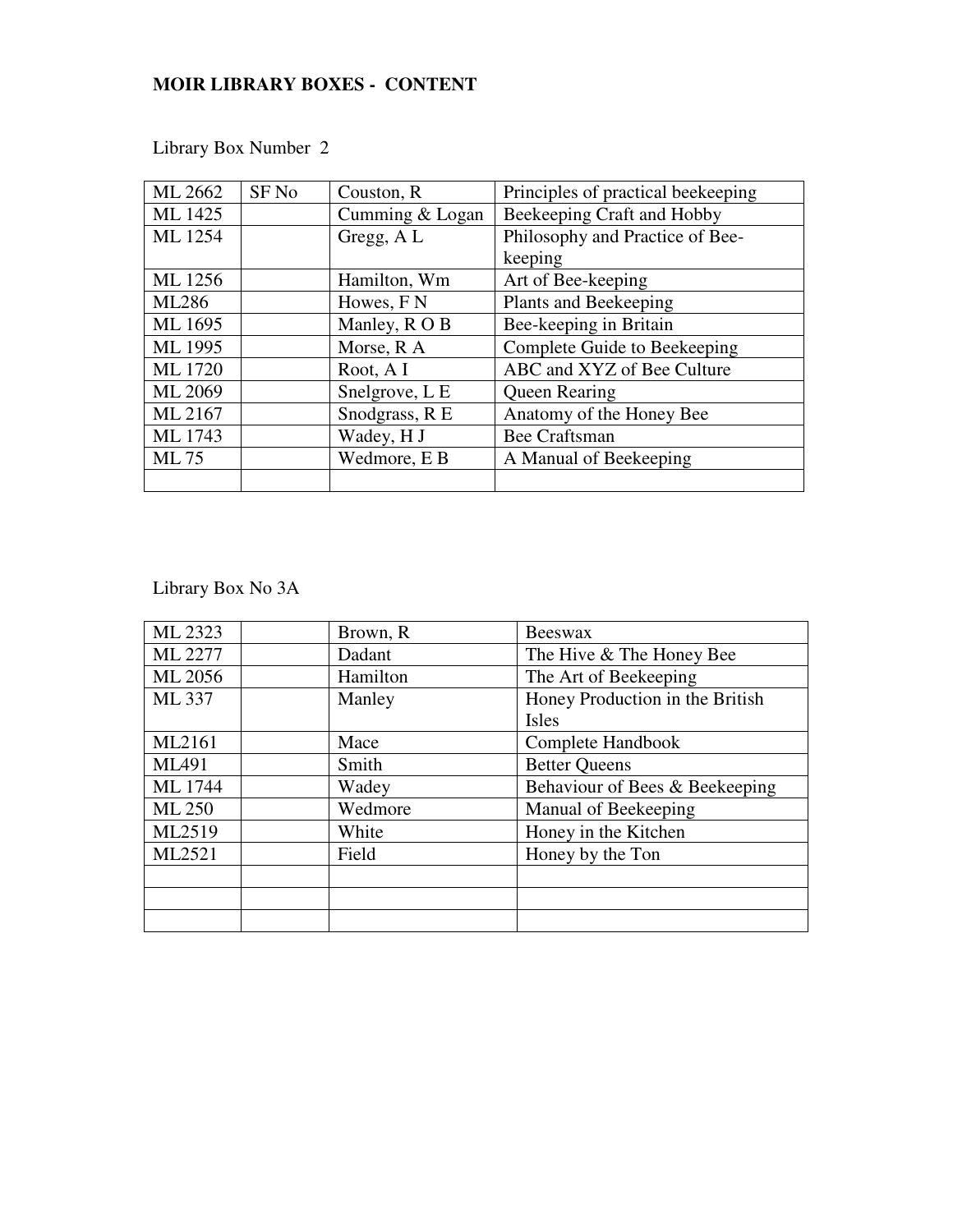| ML 1596        | Armitt, J H    | Bee-keeping for Recreation & Profit |
|----------------|----------------|-------------------------------------|
| ML 279         | Beck & Smedley | Honey & Your Health                 |
| ML 527         | Bent           | A Beekeepers Progress               |
| ML 1637        | Dugat, M       | The Skyscraper Hive                 |
| ML 303         | Hooper, M M    | Commonsense Beekeeping              |
| <b>ML 978</b>  | Kelsey, WE     | The Spell of the Honey Bee          |
| ML 652         | Latham, A      | Allen Latham's Bee Book             |
| <b>ML 248</b>  | Sechrist, EL   | <b>Honey Getting</b>                |
| ML1737         | Stuart, F S    | <b>Bee-keeping Practice</b>         |
| ML 1284        | Wedmore, E B   | Ventilation of Beehives             |
| <b>ML</b> 1778 | Teale, EW      | The Golden Throng                   |
|                |                |                                     |

| ML 776         | SF525A42   | Allen, A     | Beekeeping with 20 Hives         |
|----------------|------------|--------------|----------------------------------|
| ML 1603        | SF537.3B47 | Bent, ER     | <b>Swarm Control Survey</b>      |
| ML 2715        | SF531.5C94 | Croft, L     | Profitable Beekeeping            |
| ML 2729        | SF525.4D28 | Deans, A S C | Beekeeping Techniques            |
| ML 1905        | SF525.4S43 | Deans, A S C | Survey of Beekeeping in Scotland |
| ML 2897        | SF530.3D56 | Diemer, I    | Bees & Beekeeping                |
| ML262          | SF525L42   | Lawson, J    | Honeycraft                       |
| ML1692         | SF525M14   | Macfie, DT   | Practical Beekeeping & Honey     |
|                |            |              | Production                       |
| ML 2438        | SF525M27   | Manley, R    | Beekeeping in Britain            |
| <b>ML</b> 1707 | SF531.3P38 | Pellett, F   | A Living from Bees               |
| <b>ML</b> 1748 | SF531.3W58 | Whitcombe, H | Bees are my Business             |
| ML1750         | SF525W59   | Whitehead, S | Honey Bees & their Management    |
|                |            |              |                                  |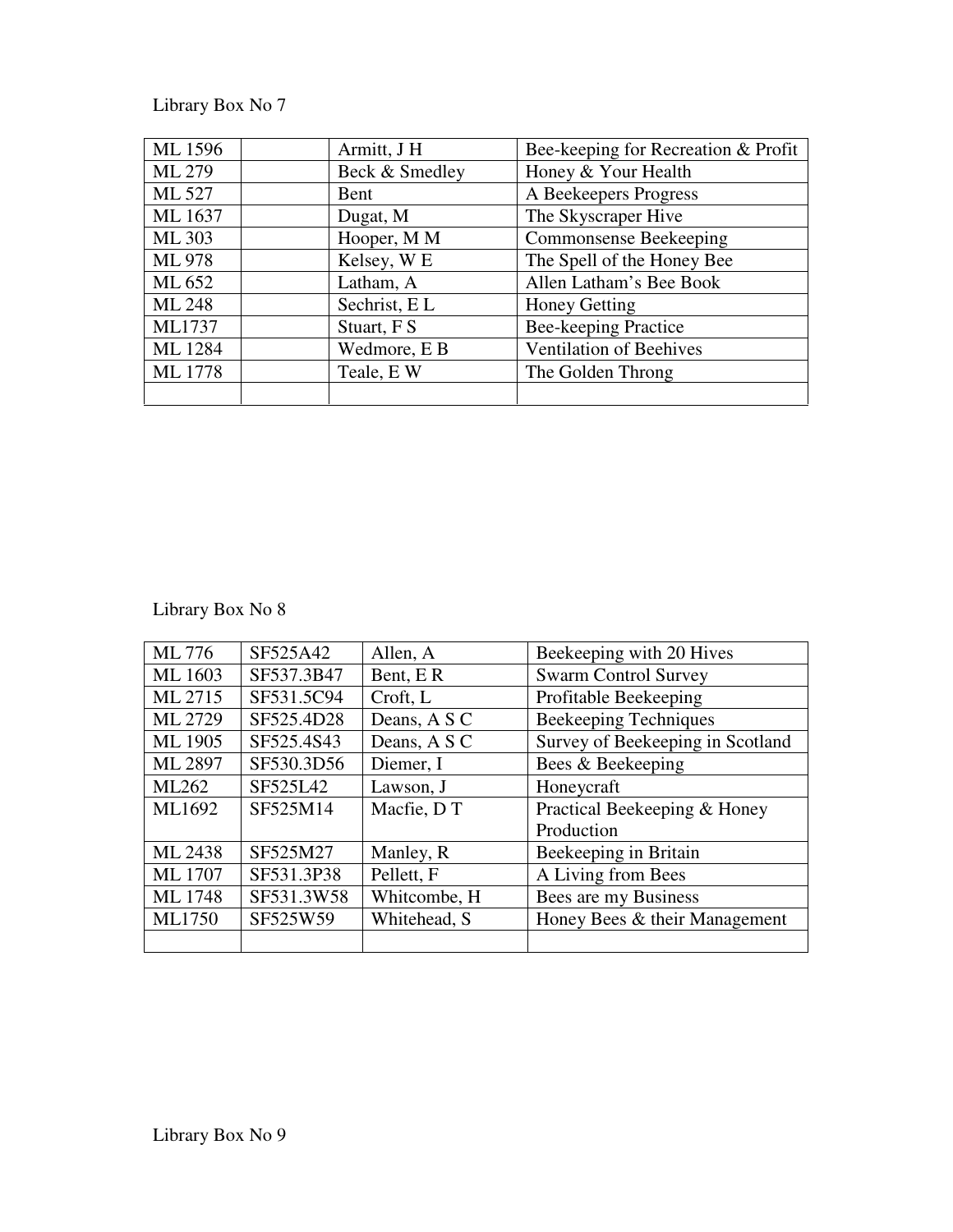| <b>ML 868</b> | Allen, A L S             | Beekeeping with 20 Hives 1952   |
|---------------|--------------------------|---------------------------------|
| ML 915        | Butler, C G              | World of the Honey Bee 1954     |
| ML1427        | Deans, A S C             | Beekeepers Encyclopedia 1961    |
| ML 1633       | Deans, A S C             | Beekeeping Techniques 1963      |
| ML 1658       | Grout, R A               | Hive & the Honey Bee 1963       |
| ML 249        | Hamilton, W <sub>H</sub> | Art of Beekeeping 1945          |
| ML 1258       | Laidlaw, HH              | Queen Rearing 1950              |
|               | &Eckert, J E             |                                 |
| ML 460        | Manley, R O B            | Beekeeping in Britain 1948      |
| ML 1696       | Manley, R O B            | Honey Farming 1946              |
| ML 310        | Manley, ROB              | Honey Production in the British |
|               |                          | <b>Isles</b> 1946               |
| ML 1803       | Snelgrove, L E           | Introduction of Queen Bees 1940 |
| ML 1282       | Wadey, H J               | Bee Craftsman 1944              |
|               |                          |                                 |

| ML 1417        | Bailey      | Infectious Diseases of Bees        |
|----------------|-------------|------------------------------------|
| ML 2030        | Couston     | Principles of Practical Beekeeping |
| ML 1312        | Deans       | <b>Beekeeping Techniques</b>       |
| ML 1305        | Deans       | Bees & Beekeeping                  |
| ML 1416        | Grout       | Hive & the Honey Bee               |
| ML 1507        | <b>MAAF</b> | Beekeeping                         |
| ML2025         | <b>MAAF</b> | Diseases of Bees                   |
| <b>ML</b> 1760 | <b>MAAF</b> | Honey from Hive to Market          |
| ML 2402        | Sinclair    | Life of the Honey Bee              |
| ML 1733        | Snelgrove   | <b>Queen Rearing</b>               |
| ML 1374        | Snelgrove   | Swarming                           |
| ML 1428        | Wadey       | Behaviour of Bees and of           |
|                |             | <b>Beekeepers</b>                  |
| ML 3054        | Hamilton    | Art of Beekeeping                  |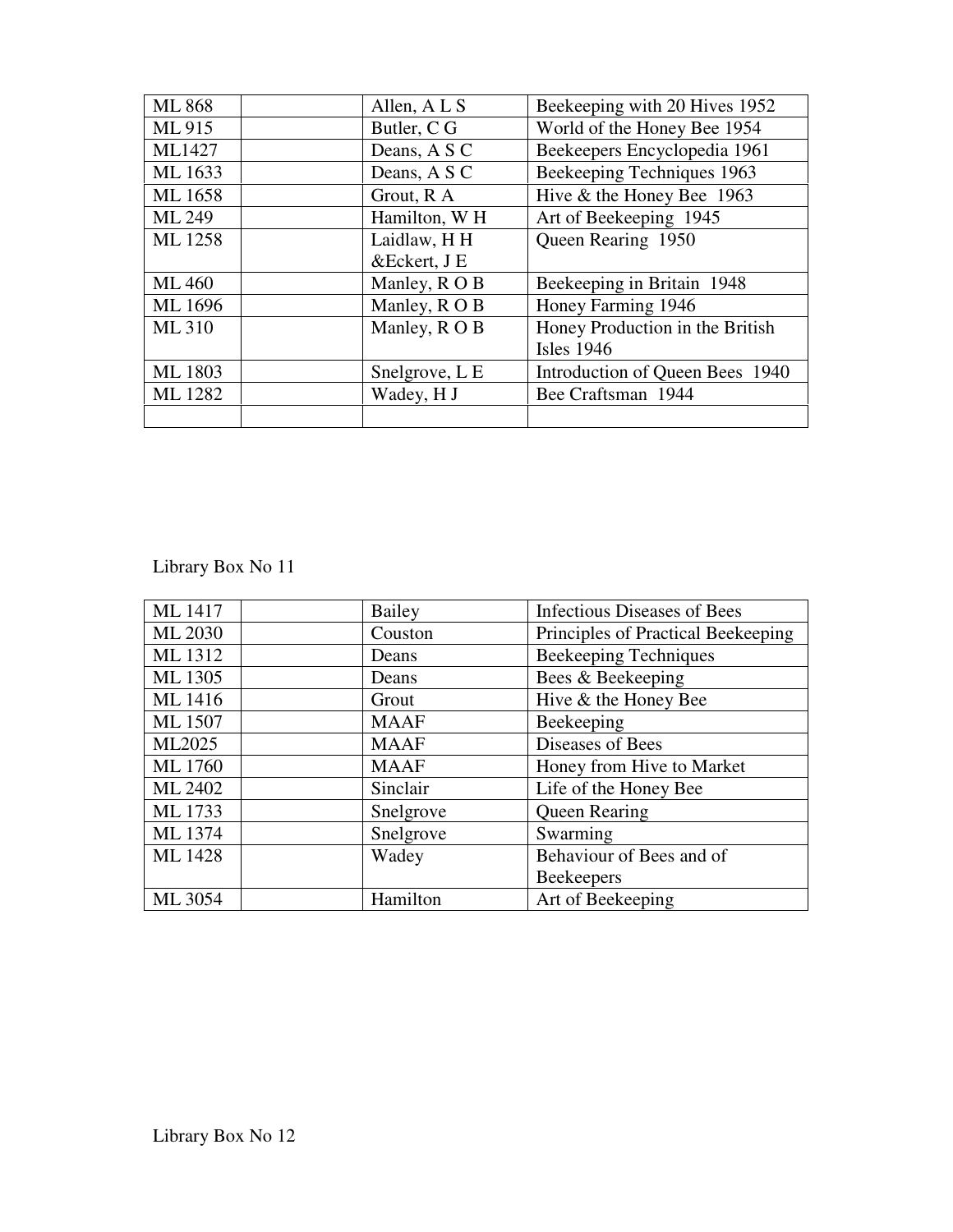| ML 2460        | Gregg     | Philosophy & Practice of           |
|----------------|-----------|------------------------------------|
|                |           | Beekeeping                         |
| <b>ML</b> 1410 | Grout     | Hive & the Honeybee                |
| ML 2279        | Howes     | Plants & Bee-keeping               |
| ML 79          | Manley    | Honey Production in the British    |
|                |           | <b>Isles</b>                       |
| ML 2465        | Snelgrove | Introduction of Queen Bees         |
| ML 1373        | Snelgrove | Swarming and its Control           |
| ML 2480        | Whitehead | Bees & their Management            |
| ML 2660        | Couston   | Principles of Practical Beekeeping |
|                |           |                                    |
|                |           |                                    |
|                |           |                                    |
|                |           |                                    |
|                |           |                                    |

Library Box No 14A

| ML 689         | SF532   | Hasluck, P N | <b>Beehives</b>        |
|----------------|---------|--------------|------------------------|
| ML 2330        | SF532   | Galton, D    | The Beehive            |
| <b>ML 1989</b> | SF516   | Maeterlink   | The Life of the Bee    |
| ML 3082        | SF516   | Owsianska, M | The Legend of the Hive |
| ML 2991        | SF539.7 | White, EC    | <b>Super Formulas</b>  |
| ML 3047        | SF535.5 | Howes, F     | Plants & Beekeeping    |
| ML 2395        | SF539   | Crane, E     | Honey                  |
| ML 2664        | SF529   | Ioyrish, N   | Bees & People          |
|                |         |              |                        |
|                |         |              |                        |
|                |         |              |                        |
|                |         |              |                        |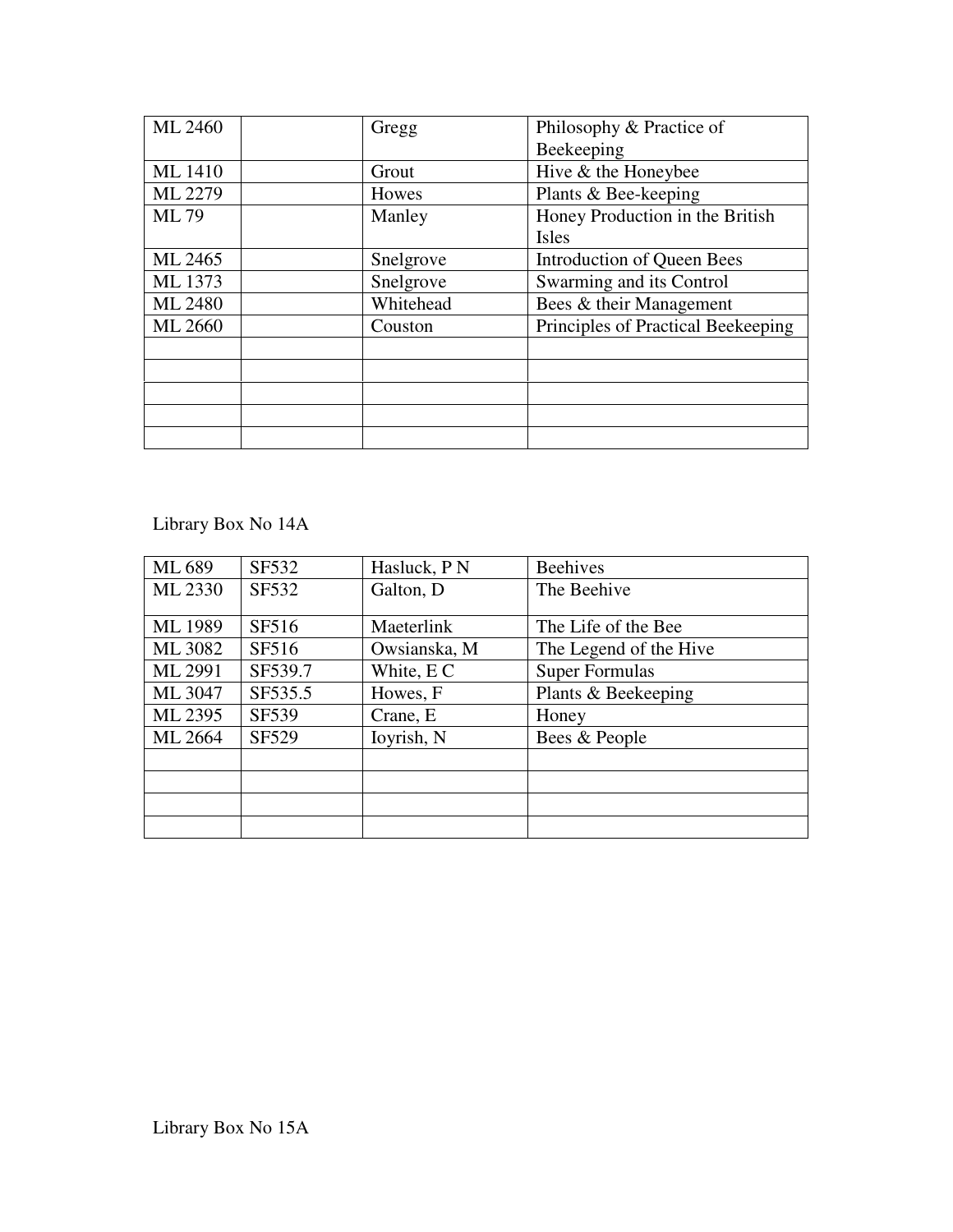| ML 2485        | SF525S84     | Stevens, K       | Alphabetical Guide for Beekeepers |
|----------------|--------------|------------------|-----------------------------------|
| ML 2390        | SF 518       | Crane, E         | Archaeology of Beekeeping         |
| <b>ML</b> 1005 | SF530.3W14   | Wain, A C        | Background to Beekeeping          |
| ML 2851        | SF525        | $Crott$ , LR     | Curiosities of Beekeeping         |
| ML 3086        | SF525.4      | <b>Couston R</b> | Fly with the Beeman               |
| ML 1250        | <b>SF518</b> | Fraser, H M      | Beekeeping in Antiquity           |
| ML 3021        | SF530.5      | Popescu, J       | Bella the Queen Bee               |
| ML 2926        | SF525        | Taylor, R        | Best of Bee Talk                  |
| ML 2677        | SF540.53     | Furness, C       | Mead Wines and Honey              |
| ML3061         | SF525D28     | De Bruyn, C      | <b>Practical Beekeeping</b>       |
|                |              |                  |                                   |
|                |              |                  |                                   |
|                |              |                  |                                   |

| ML 2030 | SF525.4C86  | Couston, R       | Principles of Practical Beekeeping |
|---------|-------------|------------------|------------------------------------|
| ML 2105 | SF539       | Crane, E         | Comprehensive Survey of Honey      |
| ML 2349 | SF532.15S62 | Dugat, M         | <b>Skyscraper Hive</b>             |
| ML 2475 | SF539.6     | <b>MAFF</b>      | Honey from Hive to Market          |
| ML 2471 | SF523L35    | Dadant           | The Hive and the Honey Bee         |
| ML 651  | SF539.13    | Killion,         | Honey in the Comb                  |
| ML 579  | SF534.5L18  | Laidlaw & Eckert | <b>Queen Rearing</b>               |
| ML 261  | SF525L42    | Lawson           | Honey Craft                        |
| ML 1732 | SF537.4     | Snelgrove        | Introduction of Queens             |
|         |             |                  |                                    |
|         |             |                  |                                    |
|         |             |                  |                                    |
|         |             |                  |                                    |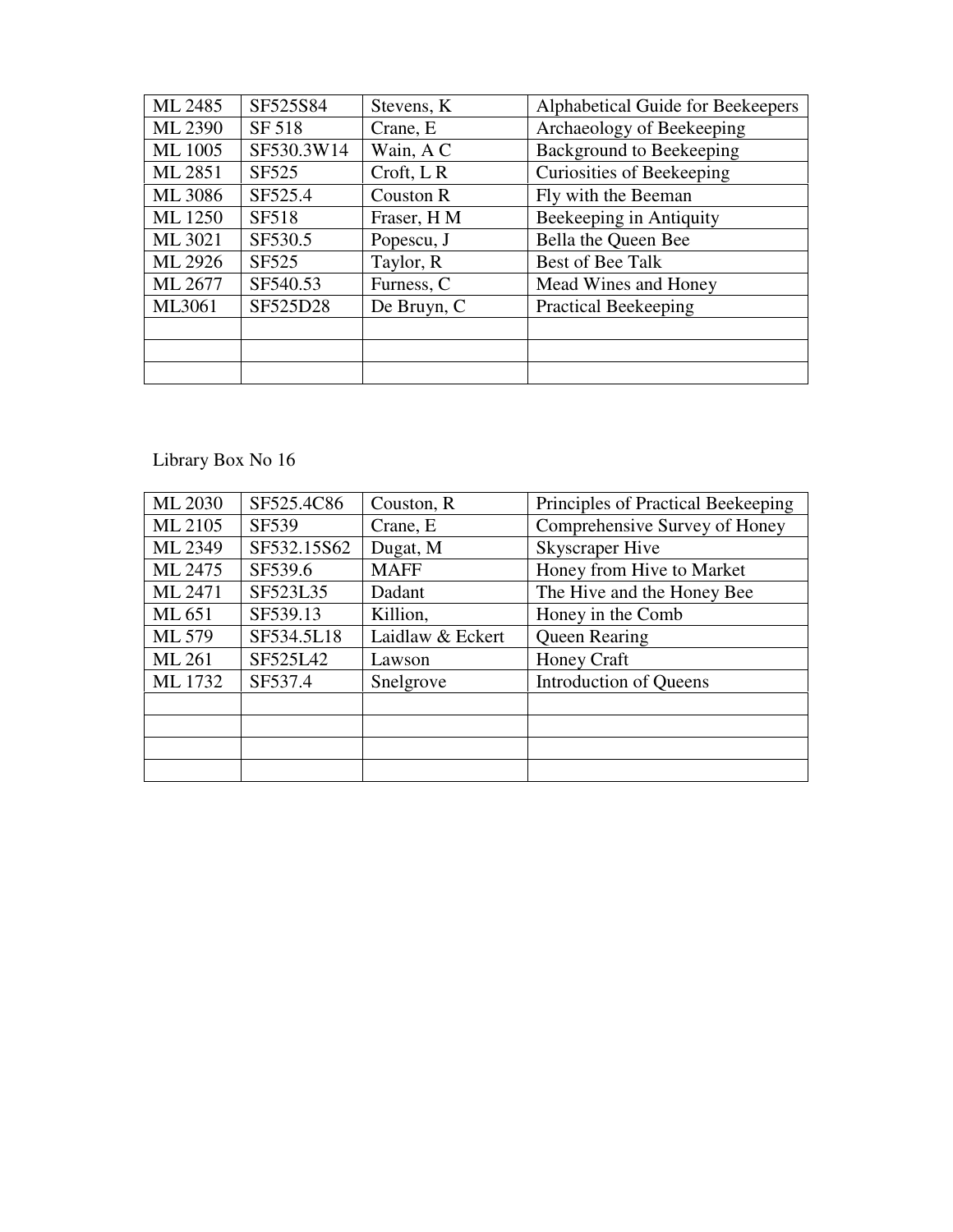| ML 2473 | Clark, K       | Beekeeping                      |
|---------|----------------|---------------------------------|
| ML 2648 | Coggshall, W   | Beeswax                         |
| ML 2658 | Cook, V        | Queen rearing Simplified        |
| ML 2676 | Crane, E-Ed    | Honey: A Comprehensive Survey   |
| ML 1423 | Manley, R O B  | Honey Production in the British |
|         |                | Isles                           |
| ML 2438 | Manley R O B   | Beekeeping in Britain           |
| ML 516  | Snelgrove, L E | Swarming: Its Control &         |
|         |                | Prevention                      |
| ML 1552 | Stuart, R S    | <b>Beekeeping Practice</b>      |
| ML 431  | Wadey, H J     | The Behaviour of Bees           |
| ML 2445 | Wadey, H J     | The Bee Craftsman               |
|         |                |                                 |
|         |                |                                 |
|         |                |                                 |

| ML 2484 | SF 325C19    | Campion, A            | Bees at the Bottom of the Garden |
|---------|--------------|-----------------------|----------------------------------|
| ML 2722 | SF 515W78    | Winston, M            | Biology of the Honeybee          |
| ML 2732 | SF 515.7 F91 | von Frisch, K         | Bees: Their Vision, Chemical     |
|         |              |                       | Senses & Language                |
| ML 2847 | SF 534       | <b>BIBBA</b>          | Guidelines for Bee Breeding      |
| ML 2921 | SF 517.2     | Brown, R              | Great Masters of Beekeeping      |
| ML 2992 | SF 517.2     | Brown, R              | Ex Africa                        |
| ML 3001 | SF 525 D28   | de Bruyn, C           | <b>Practical Beekeeping</b>      |
| ML 3197 | SF 525 H78   | Hooper, T             | Guide to Bees & Honey            |
| ML 3205 | SF 525.3 D49 | <b>Brother Adam</b>   | Beekeeping at Buckfast Abbey     |
| ML 3207 | SF 535.5     | Howes, F <sub>N</sub> | Plants & Beekeeping              |
|         |              |                       |                                  |
|         |              |                       |                                  |
|         |              |                       |                                  |